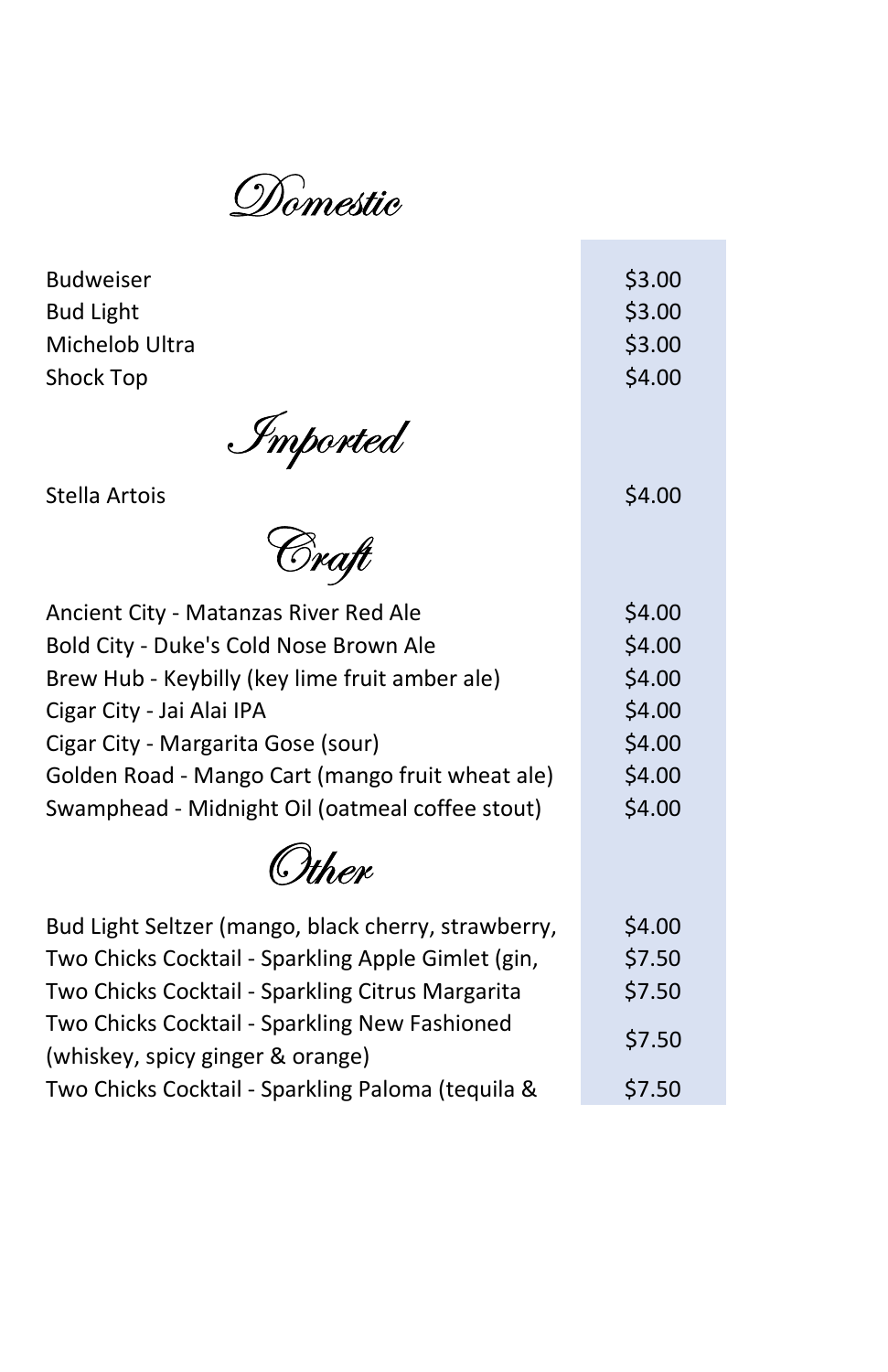House Wine

| Canyon Road Pinot Grigio    |    | 15.00 |
|-----------------------------|----|-------|
| Canyon Road Sauvignon Blanc |    | 15.00 |
| Canyon Road Chardonnay      | -S | 15.00 |
| Canyon Road Moscato         | -S | 15.00 |
| William Wycliff Sparkling   |    | 15.00 |

Premium Wine

| Villa Sandi Pinot Grigio         | \$<br>17.25 |
|----------------------------------|-------------|
| Bogle Sauvignon Blanc            | \$<br>20.25 |
| Rosehaven Rose                   | \$<br>22.50 |
| Chateau St Jean Chardonnay       | \$<br>22.50 |
| Sea Monster Eclectic White Blend | \$<br>24.00 |
| <b>Essay Chenin Blanc Blend</b>  | \$<br>24.00 |
| Harken Chardonnay                | \$<br>27.00 |
| La Marca Prosecco                | \$<br>27.00 |
| <b>Storypoint Pinot Noir</b>     | \$<br>28.50 |